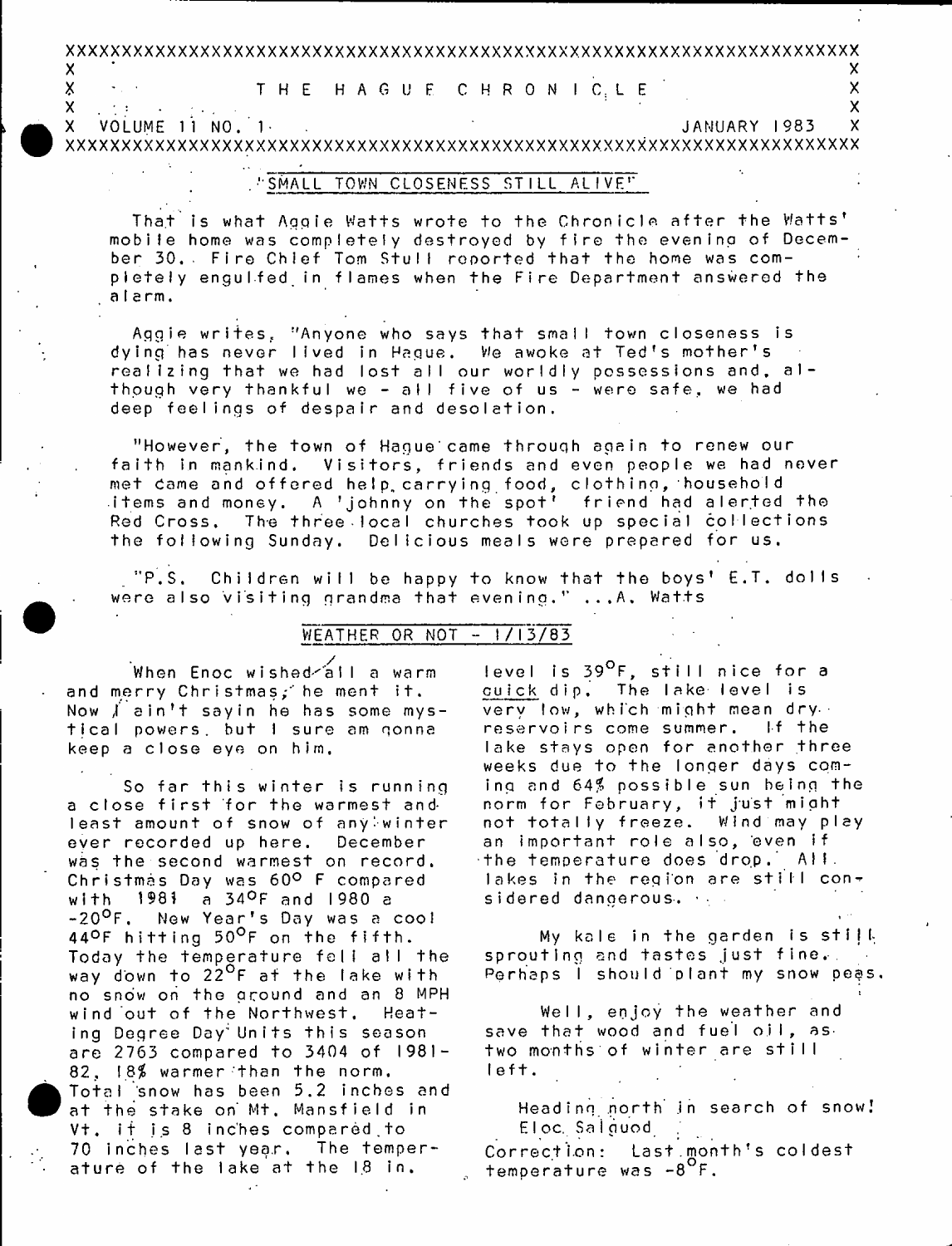### NEW SUB-DIVISION PROPOSED

The January 6 Planning Board · was presented with another proposal for a sub-division in Haque. Terrace View (Cabins) Inc. [(ad**j a c e n t t o Dodd Hi I I Road on R t .** 9N) and owned by Maria Proietti of City Island, NY is being purchased by William Garrison of Hague and Locust, NJ. Mr. Garrison and his attorney. James R. Murdock, Jr. of Ticonderoga. **appeared before the Board with a proposal to sub-divide the ap**proximately 6 acres of Terrace View into 13 parcels with 13 homes. This option is a possi**b i l i t y under A rtic le 9, section** 9,020 of the Town of Haque Zoning Ordinance which states<sup>(</sup> "Con**version of Certain Existing- Uses.** Thos<sup>2</sup> structures existing on the effective date of this ordinance. **that are associated with resort h o t e ls , rental cottages and group** camps should be allowed to be **converted from t h e i r previous use** to individual single family resi**dence use, notwithstanding the** fact that such structures, as converted do not conform to the **provisions of this ordinance or** the shoreline restrictions.<sup>"</sup> The Board suggested that Mr. Garrison present a preliminary **plat plan indicating the septic and water plans and l i m i t i n g the** number of structures to 9.

### **HAGUE TOWN BOARD ORGANIZATIONAL MEETING - JANUARY 11. 1983**

**The following items w ill re**  main the same in 1983 as in 1982· Official Newspaper, The Glens Falls Post Star<sub>t</sub> Bank, First National Bank of Glens Falls. Bolton Branch; claims to be verified . instead of certified: mileage **ra te , 20£ per mile; Board of** Elections. \$55 per day for each **of four inspectors\* Custodian of Voting. \$60 per day for each of two custodians\* Board of Assess- .** ment Review \$75 per day for each

of five members, Frank Swinton, Dog Control Officer with a \$500 annual salary: Registrar of Vital Statis**t i c s , Ma r y H a l l w i t h a \$ I 0 0 a n n u a l salary; Chairman of Assessors, C l i f t o n F r a s i e r w i t h an annual** salary of \$2,600; Budget Officer, Richard Bolton with an annual sal**ary of \$600. plus secretarial ser**vices of \$2,100, an increase of **\$200 over ' 82: H is to ria n , C lifto n** West, with an annual salary of \$185; and Town Attorney, Pat Carney, who is paid on an hourly fee basis, with **\$ 2 , 5 0 0 a l l o c a t e d in the 1983 Budget. Dr. Michael Shuhler has been a p p o i n t e d as H e a l t h O f f i c e r , a new** position, without a salary.

**Highway pay rates have been in**  creased from 1982 in the following amounts: Temporary Help, from \$4 per hour to \$4,25; Laborer, from **\$4,40 to \$4.90 and Regular from \$5.75-to \$5.25.**

**Supervisor'Bolton stated that Hague employees re ceive the best pay and b e n e f i t s o f any Town in thg County (Warren.)**

Councilmen, who are elected, re**c e i v e SI 8 0 0 p e r y e a r s a l a r y . T h e i r committee assignments are as f o l lows:**

Recreation & Promotion - Patchett & **Hen ry** Police - Middleton & Prasier Planning & Zoning - Henry & Middle**ton** Highway - Frasier & Patchett Bldg. & Grounds - Patchett & Frasier Town Park & Beautification - Henry and Middleton **Senior Citizens - Middiet.on & Frasier Property - Henry** *K* **Frasier** School - Patchett & Frasier Revision Comm. (Land-Use Plan) -**. p a t c h e t t & H e n r y THE BOARD MADE THE FOLLOWI NG**

APPOINTMENTS: Town Park Commission, **.3 y e a r s , , R ob er t Hoyt\* P l a n n i n g** Board, 7 years, Alison Craig; Zoning Board of Appeals, 7 years, Ray Snyder and 2 years, Rick Bolton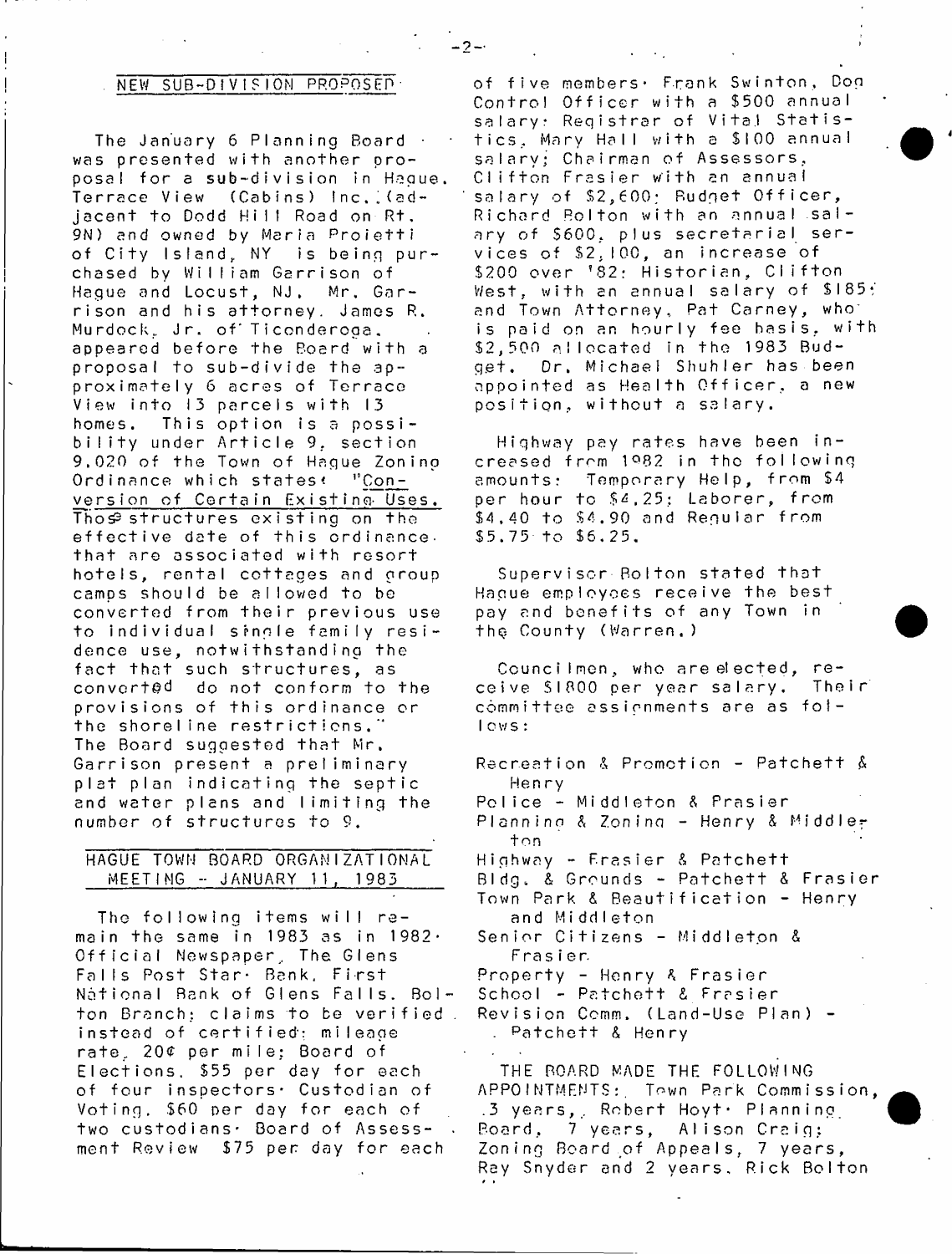to fill the vacancy created by **t h e 'd e a t h . o f A I S e f s i k , The above meet monthly and serve without pay.**

Florence Smith was reappointed to another 5-year term on the Board **of Assessment Review and Frnaces C l i f t o n was a p p o i n t e d t o t h e Board of Assessment Review to f i l l the** vacancy created by the death of S, Richard Frasier, Her term **r u n s u n t i I I 9 8 5 ,**

ACCOMPLISHMENTS: Supervisor Bol**ton reviewed the accomplishments** of the Town in 1982. Among items **m e n t i o n e d w e r e ' t h e f i r s t PASS** Tournament for the Town; first Town Compactor paid for by a Federal grant; a 30% cut in insurance **costs; the establishment of a** police sattelite station in Haque **d u r i n g t h e summer mont hs: new p a r k**  $equipment \cdot$  purchase of a new sander and truck at a cost of over \$65.000 for cash, and the first woman elected to the Town Board.

GOALS FOR '83 include: an adjustment in the school taxrate, **improved assessing procedure', bring** Cable TV to Hague; do something with the former schoo!, and es**tablish a permit system for the** use of the land-fill,

**Jack Carney addressed the Board ' .in r e g a r d t o a s s e s s m e n t s i n H a g u e .** He felt that the Assessors were **n o t d o i n g a good j o b s i n c e many properties are not fu lly assessed** and that a lot of rehabili+ation **has been done on many houses and they have not been re-assessed.** He felt that because assessors work only on items that require a **b u i l d i n g p e r m i t " many i mp r o v e me n t s** are not assessed...AC

### **###\*##\*#\*##«\*##\*\*#\*##**

Man is created by thought. What he thinks, so he becomes. Man sows a thought and reaps an **action . . . Boston Marathoner Rodgers.**

### **TOWN BOARD (Cont.) TOWN POARD PASSES ECONOMIC RESOLUTI ONS ON 1 2 - 2 9 - 8 2**

- **#18 A u th o rizin g c o n tra c t between** the Town of Hague & Fish and Game Club, Not te exceed \$300.
- **#19 Between Town o f Hague & Abalene Pest Control Services. Not to exceed \$360.**
- **#20 Between Town o f Hague &** James A. Mack, VMD. Not to **exceed \$125.**
- **#21 Bet ween Town o f Ha.gue & Hague Chamber of .Commerce. Not t o e x c e e d \$ 1 400' .**
- **#22 Between town of Hague &** Hague Voluntear Fire Co., Inc. Mot to exceed \$20,000.
- **#23 Between Town o f Hague & Hague American Legion Post #1538, Not to exceed \$100.**

### **GI RL SCOUT COOKIE SALE**

Girl Scout cookies are now on **sale u n til January 22. The support of t h i s fund ra is in g a c t i v i t y for** the Girl Scouts enables not only **&ach -individual troop to b e n e f i t but also helps support the Adirondack Council which makes books,** equipment, camps and various other<sup>:</sup> programs such as gymnastics, roller skating, etc. available to girls all over our area,  $\overline{\phantom{a}}$ 

We appreciate everyone's support so that through the Scouts, girls can grow in interests and citizenship. In an area of limited **a c t i v i t i e s f o r y o u n g p e o p l e , we feel th is is very important.**

If you have not been contacted by an area Girl Scout during the sale, **pI e a s e c a l l J o d y Co I e , 54 3 - 6 6 2 7 ,** Sharon Fitzcerald, 543-6648 of Laura Meade 543-6060. We will have some cookies available after the January 22 date, if you wish to **order more...Jody Cole**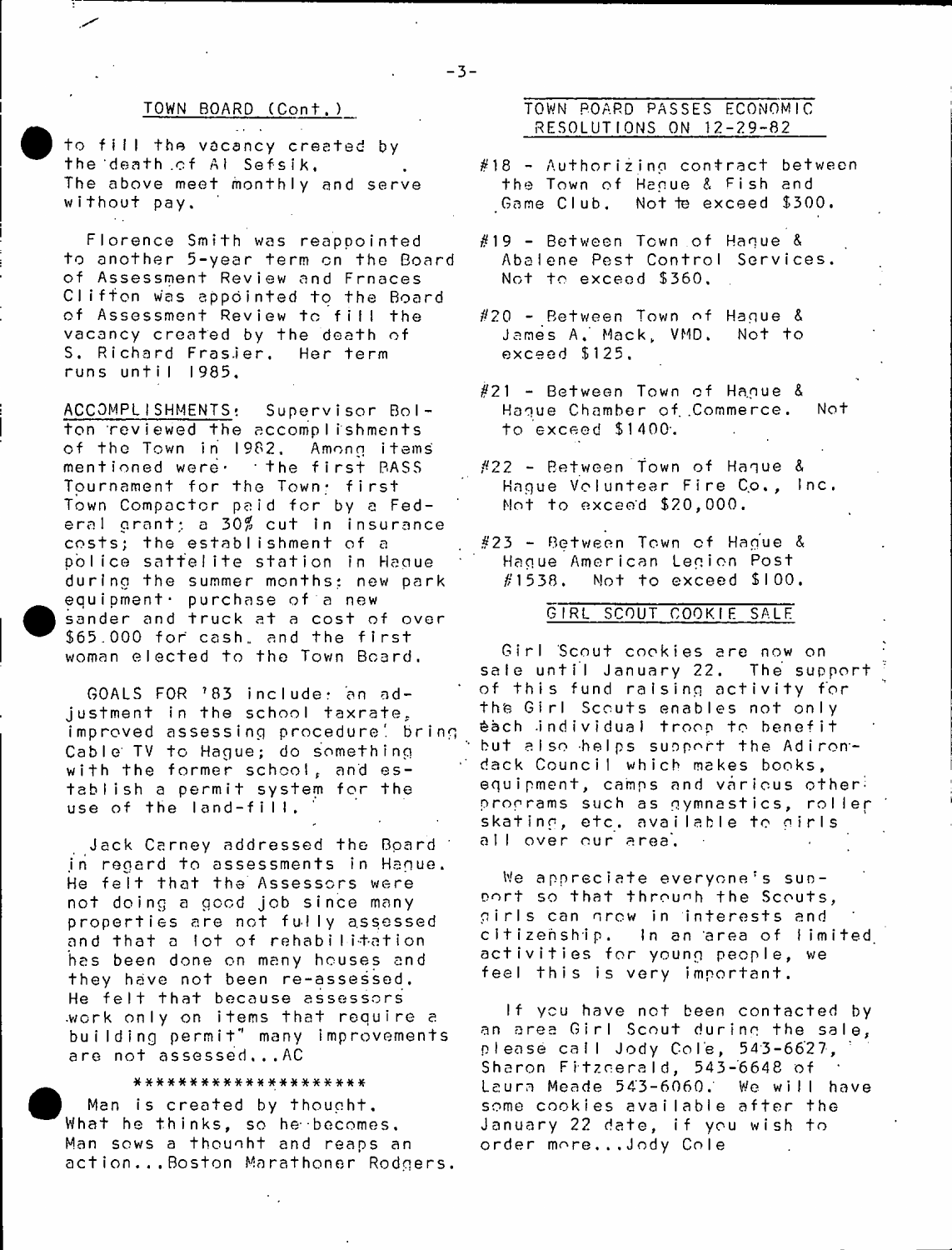### $-4-$

Proposed Local Law #1 which was tabled at the December 15, 1982 meeting of the Town Board was passed at the January II, 1983 **m e e t i n g a f t e r Town A t t o r n e y P a t rick Carney explained the full meaning of the law. The law basically provides "for the repair** or removal of buildings in business, industrial and residential sections that, from any cause, may **nor s h a l l h e r e a f t e r become dan**gerous or unsafe for the public.<sup>"</sup>

The purpose of this law is: "Unsafe buildings pose a threat to life and property in the town of Hague. Buildings and structures may become unsafe by reason of damage by fire, the elements, age or general deterioration. **Vacant buildings not properly secured at doorways and windows** aisc serve as an attractive nuisance for young children who may **be i n j u r e d t h e r e i n , as w el l as a p o i n t of c o n g r e g a t i o n by v a g r a n t s** and transients, A dilapidated building may also, serve as a **place of rodent infestation thereby** creating a health menace to the **community. It is the purpose of** this local law to provide for the safety. health, protection and **general w e lf a r e of persons and** property in the town of Hague by  $\cdot$ **r e q u irin g such unsafe b u ild in g s to** be repaired or demolished and re**moved . i:**

**This ordinance shall take effect** Ten days after publication in the official newspaper of the town.

# **a\*\*\*#\*##\*\*#\*\*#\*#\*\*\*##\*#**

**All things are possible once** encugh human beings realize that the whole of the human future is **a t s t a k e . . . . Norman Cousins**

### **LOCAL LAW #1 1983 NEW'AMBULANCE FUND**

By this time all residents in the area should have received a letter **concerning the I983 fund drive for** the new ambulance. It is hoped much consideration will be given **t o . wa r d s a d o n a t i o n .**

Altogether, a total of 869 letters were mailed and in this effort I wish to acknowledge those who assisted me, many of whom are not members of the department. Many thanks go to the Silver Bay Assoc. for providing the paper and machinery to print, fold and seaf these **letters and to the following people<br>who wrote special letters: Dot** who wrote special letters: He<mark>nry, Ed Crabbs, Ethel Andrus,</mark> **Penny Bolton and Bit.lie DeGraff.** Thanks also go to Joan Belden, Jan and John Breitenbach, Joan Jacoby, **Ethel Andrus and Flo Lee for** addressing envelopes, sealing and **s t a mp i no. o f s a m e .**

**I am p l e a s e d t o r e p o r t t h a t 8 4 \$** of the goal.has been achieved. As in most fund drives, the last 10<sup>%</sup> is the touchest, so we need every**one who has n ot h e l p e d as y e t t o** give us the dollars that will put this great community effort over the top...Ev Lee, Chrmn.Fund Drive.

Ed. Just checked with the treasurer of the Fire Dept. She informed me that of the original goal **of \$ 3 6 ,0 0 0 , \$31,232 has been raised** to date, leaving a balance of **\$ 4 , 7 6 8 . 0 - 0 . F A N T A S T I C ; : ! d j h**

### SANITARY LANDFILL

For those who might have missed **t h e D e c e m b e r i s s u e we w o u l d l i k e to republish the hours of the** Hague Sanitary Landfill.

**Tuesday throurh Saturday: 1 0 - 0 0 ,AM t o 5 : 0 0 PM** Sunday and Monday - closed<sup>\*</sup>

**Please observe these hours and** do not leave trash at the eate. **.. .DJH**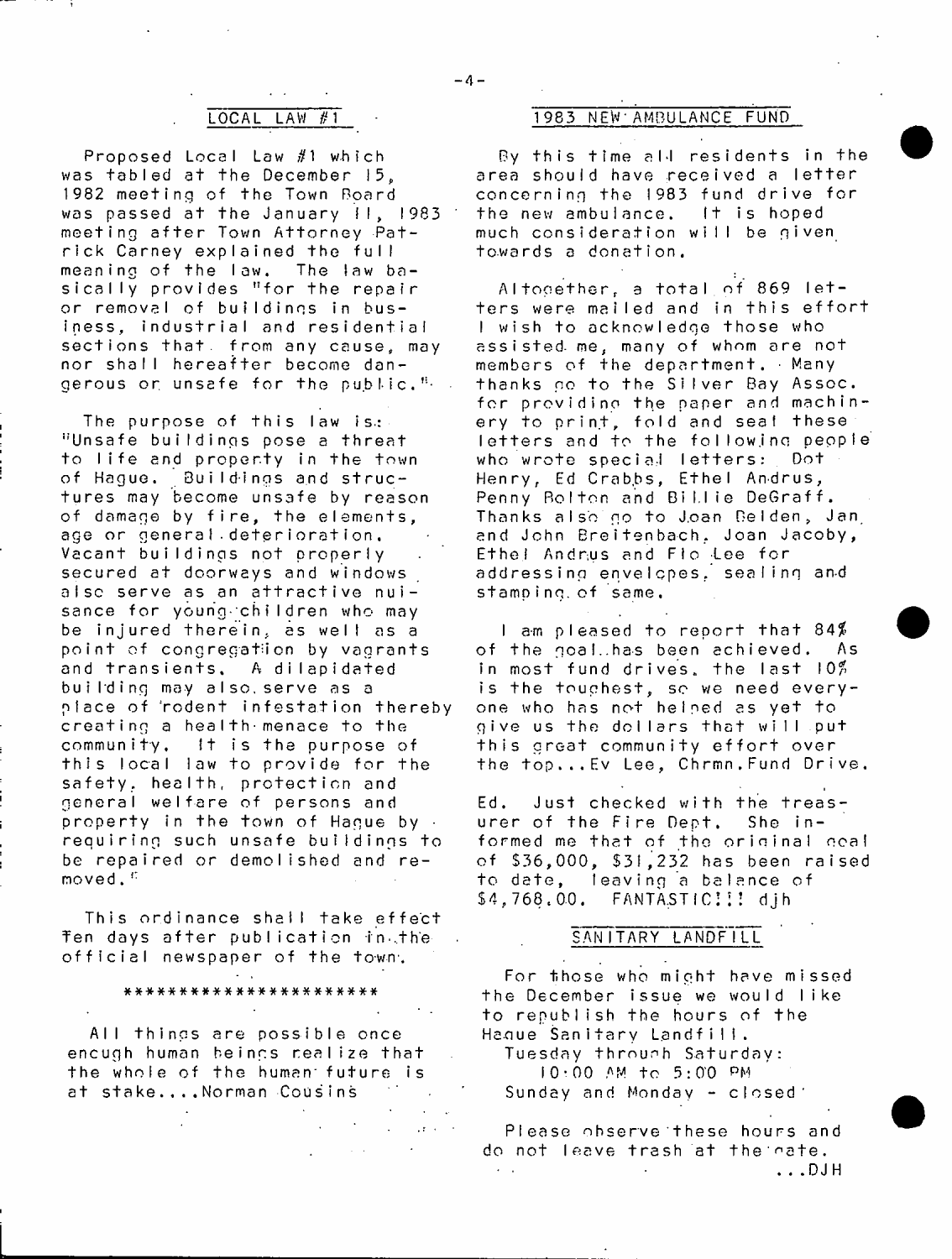### A LETTER FROM OUR CONGRESSMAN ' A GREAT BIG THANK-YOU

one of our staff members expressing ously donated her time and efforts **disapproval of .the ray raise.' Congress gave i t s e l f , Congressman** Gerald Solomon replies in part as follows:  $\cdots$ 

**!!. . . I cou I dn ' t ■ ag r e e w i t h . y o u m o r e , and I v o t e d a g a i n s t t h i s . p a y** raise as I have in the past.

'During the recent 'leme duck'. session, pay raises for Congress**men o n c e a g a i n b e c a m e - a n i s s u e .** Earlier in 1982, Congress passed **l e g i s l a t i o n a I l o w i n g a. 2 7 \$ pay raise to take effect automatically** on December. 17. In order to prevent this from happening, I voted **to reduce.this raise from** *7.1%.* **to ! 5 \$ . a n d t h e n I v o t e d t o e l i m i n a t e it a lt o g e t h e r . ..! opposed this** pay raise because it sets a terrible precedent when the rest of **the nation is suffering from e c o - •' B I c)n ,ro**mic problems the Congress helped create and everyone is being asked **to tighten th e ir belts.**

**1:. . . Y o u c an c o u n t on- my con - \_** tinuing efforts to block any attempt by the Congress to en**rich i ts e lf a t 't h e expense of** the trust of the American people who elected us."

# **NEW.YORK, NEW YORK** *'t*

**This is the theme of the f983 Art Potter Scholarship Dinner Show to be** held March 5 at the E.M.A. in Ticon**deroca.. . .djh**

### **VIEWPOINT**

One of our readers' suggests that we have a department called "FOLLOW-UP". We can understand her dilemma. We try to do just that, democracy moves slowly **and we do not get immediate solutions t c our problems. We :,get answers. i:we**  $\overline{a}$  re working on that<sup>t</sup>, Tit has to be **tabled for a w h i l e '' . We endeavor to** print conclusions. Supervisor Bolton's quarterly letter does to town **residents onl y, but he has advised us t h a t he would be happy .to answer any** questions to non year-round readers...mb

In answer to a letter written by To RUTH ROBBINS, who so generto the typing of the December issue. We are all most appreciative...djh;

### $REL$  **IEVE THE WINTER HO-HUMS**

Take a course. The Cooperative Extension Assoc, is offering an '+ **. I n t r o d u c t i o n to- Microwave Cooking** Workshop.on Feb. 9 at 10 a.m. and **7 p . m '. in t h e Hudson F a l l s E x t e n**  sion Headquarters. Fee \$2.00. Call **5 I 8 - 6 2 3 - 3 2 9 I •\* f o r i n f o r m a t i o n . '**

**ALSO - M a n y i n t e r e s t i n g c o u r s e s** are being offered in the Adult Education Program in Ti. Call **3 8 5 - 7 4 3 7 , Dom M u c c i f o r i n f o r m a t i o n .**

**DESIDES - more cou r'ses a r e , be i no" o f f e r e d by NCCC at the Community in T i . . Some of these are** deytime courses. <sup>TNo</sup> charde for sénior citizens (60+), Call 585-**44 54 f or. , i n f o r ma t i bn .,**

### **SlJFfPR I S E . SURPRI SE**

Mrs. Elwin Monroe was most pleas- i **a h f l y s u r p r i s e d ' on January. 2 - when** she received an overseas telephone call from her brother, John, who **l i v e s in Wales,\* England. She had , : -nd\*'spoken with him sin ce Jan. 1946, n o r had s h e r e c e i v e d - a n y mai l f r o m** him or her family since that time. **Mrs. Monroe le ft her native home in June 1946. Her brother David and his wife visited her' e in.ht years** ano. Other than that, Mrs. Monroe has not had any personal contact with her family...ac

# **A READER WRITES**

Peg Hinck, a resident of Silver Bay **and Santa F&, NM\* read with interest our** article<sub>so</sub>n the foreign students at THS. Many students end their visit in the States with a trip to other parts of the **country, if these students plan' such.a \* trip, Mrs. Hinck would be happy to wellcome them in her heme in Santa Fe. We hooe something can be worked out.,,djh**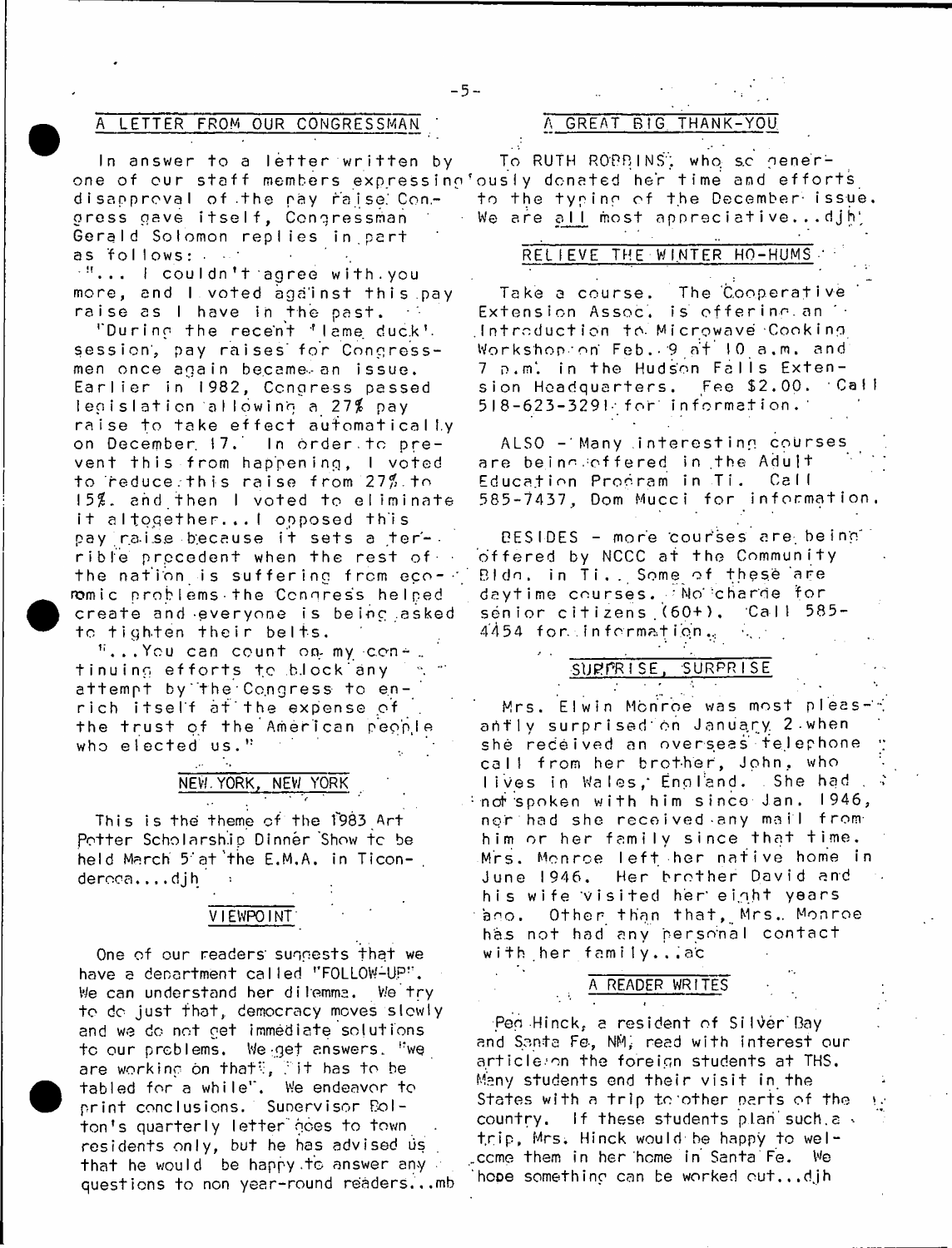### **HAGUE WINTER CARNIVAL**

Dan Belden, Chairman, and Clifton Frasier, Co-Chairman, are holding . . **meetings each Monday evening in** the Town Hall to make plans for **the 17th annual Hague Winter Carn i v a l t o be held F e br u ar y 26 and 27. They would like (and need)** volunteers. The carnival is being: sponsored jointly by the Hague<sup>1</sup> **Fish and Game Club and the Sno-G o e r s C l u b . ' Many e v e n t s a r e b e i n g - lake is not frozen,.** planned, We will report in more, detail in our February issue..dih

A little bit of country, a lit**tole b it of rock, featuring the\* Terrina Russel Band, at the Beach-,** side on Saturday, Feb, 26. from  $\cdots$ 9 - 30 p.m. to 1:30 a.m. FOR EVERY-ONE FROM I to 101 years of ane. Admission \$2 per person. Spcnsored by the Hanue Winter Carnival <sup>,</sup> with students K-12 through the **Committee.**

# **VALENTINE BAKE SALE**

**The Moses Ludinoton H ospit al Aux i I i a r y i s ■ h 6N d i n g a b a k e s a l e** on triday, Feb**.** II in the hospita **lobby f rdm lla.m. until all is sold, Your p a rtic ip a tio n is>most** cordially invited and appreciated **both i n s u p p l y i n g g o o d i e s and** buying, The auxiliary is also **r a f f I i-ng a c l o w n d o l l , t i c k e t s f o r which may be p u r c h a s e d f r o m a u x i I i ary members...djh**

### **■ FUEL ASS I STANCE**

A Social Services representative will be in the Haque Town Hall on February 1 and February 15 from ... **10 - 12 a . m . and I .- 3 p . m . F o r** anvone needing fuel assistance, be sure to call Diane at the Town Hall **54 3 - 6 1 6 1 p r i o r t o your coming\* t o** see the representative. There are certain documents that must be **p r e s e n t e d . . . d j h**

### **\* # \* \* \* \* \* \* \* \* # \* # \* \* # # # # - \* # \* \* \* .**

CHRONICLE DEADLINE is now the 10th of each month. Please try to get information to us by this **date.**

**. Ou r s t a f f ' ; r e s e a r c h e r ha s come** up with the following information:

**Since 1908 the Lake has frozen over 39 times prior to Jan, 1,7\* 1° 1919 it did not freeze. The lates date the l ake f r o z e o v e r was on Feb. 29, 1932: the earliest ice-ou date was on March 2 7 , 1 9 - 1 3 \* t h e latest, May 2 in 1940 and 1 9 7 1 . n I 98 2 t h e ice went out on A d r i I 20 At t h i s writ.ing, (Jan 15). the**

### **ARTI ST IN RESIDENCE**

**Mr..Carey Erickson is the sec**ond of several artists-in-residence in the Ti school. Mr. Erickson holds an MFA in dance from the Calif. Institute of the Arts and a BFA in theatre from the University of Illinois, He will be working **physical education departments for 25 d a y s . T h i s p r c o r a m i s made,** possible through a grant from the **IP Foundation...djh** 

### **HAGUE .HISTORICAL SOCIETY**

The December "Show and Tell" and Christmas party of the Hanue. Historical Society was held at the home of the Robert Coles. A discussion was<sup>1</sup> held on the form and printing of the History of Hanue. It was decided that it was imperative that **we h a v e a saf,e place for a.display** of artifacts collected so far.

**Members brought in te re s tin g items** .to show - old ice: skates, ice tongs, **powder horn,** shavinn **mug a n d many other memorabilia. Qelic.ious re**freshments were served by Mrs. Cole,

Next meeting will be held April 20 **at the.Hague- Baptist Church Annex. Subject - Sextons, BoathuiJders-of H a g u e . . . mb**

**#\*\*#######\*##\*\*###\***

**, I f i na I ly-..got it all together but** I forget where I put it.  $\sim$  .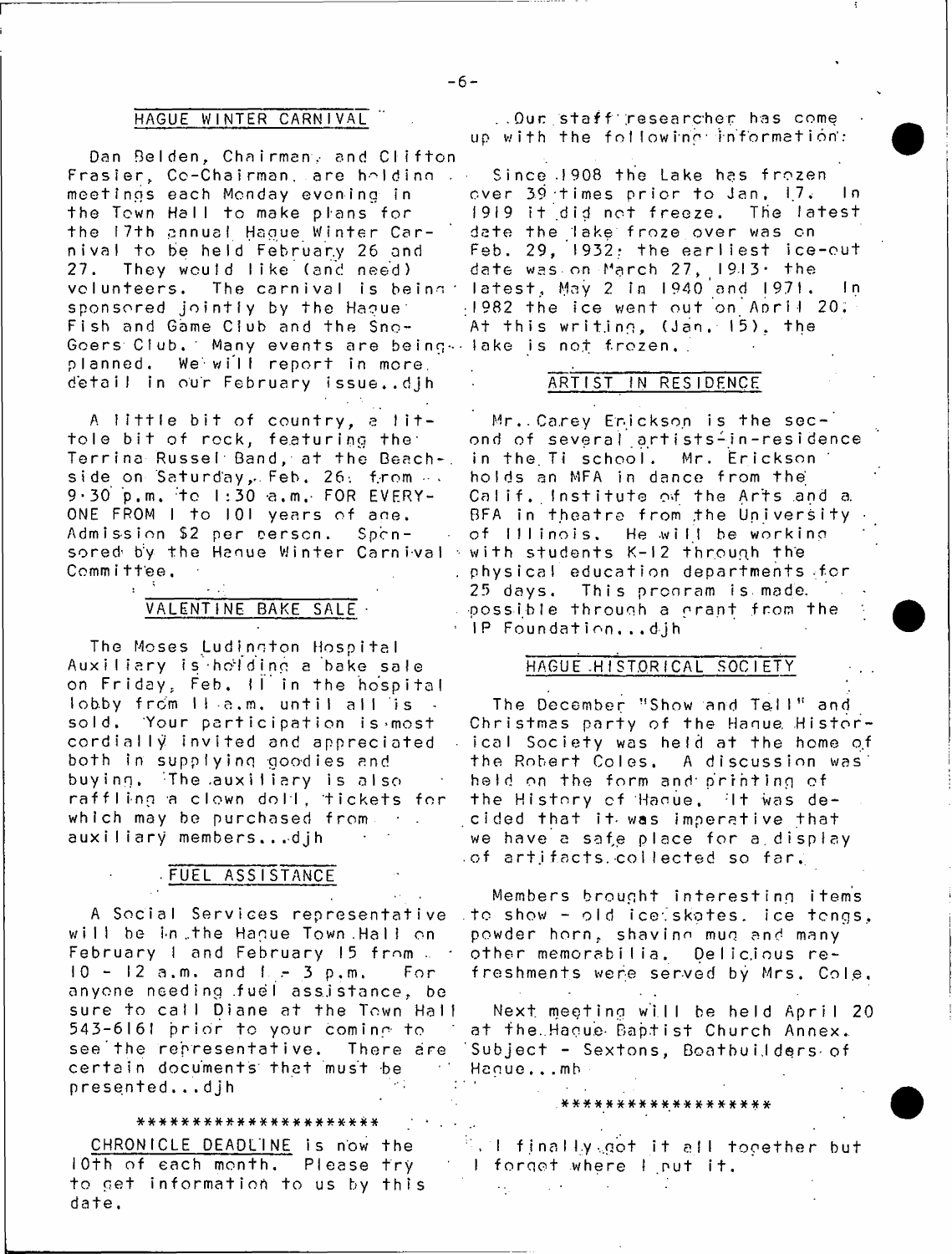### **SOUNDINGS**

- BORN A daughter, Shannon, to Tony and Sherry Sobel in St. Charles, Mo. on Dec. 15. Grandmother,
- BORN A girl. Catherine Meehan, to John and Susan (Michael) Rogers on December 22 in Pittsfield, Ma. **Grandparents, Gray and Pe-tey Michael of Friends Point.**
- **MARRIED John ("Pop") Signer of** Graphite and Albany and Billie Touchstone Hardaway of Homer, La. on January 15 In Albany.
- D<sub>1</sub>ED George R. VanVoorhis, Jr... 62. on December 1.4 in Wevertown, He was the father of Rudd Van-Voorhls of Hague & Wevertown,
- D | ED Catherine M. Stull, manager **;o f Cape Cod Village for the past 25 y e a r s , on December 23 in** Glens Falls Hospital. She is survived by sons. Tom and Fred **and daughter Carol (Mrs. Fred**  $\sim$   $\sim$ **L a P a n n . )**
- **DIED Alexander Sefsik. on Dec.** 26. Mr. Sefsik was a member of **t h e H a g u e Zon i ng ■ Board . He i.s** survived by his wife Lee, Split. **Rock Road.**
- **DIED J. Stanford Smith, 68, of** Greenwich, Ct. and Friends Point, **on J a n u a r y 6 in B o s t o n . He i s s u r v i v e d by wife Elaine, four** children and seven grandchildren.
- $DIED CharI$  charlotte Culver Swinton, 88, on January 6. She was a resident of Pottersville and grandmother **of Sue (Mrs. James) Cooke, Hague.**
- **DIED C a r o l i n e Ruth. 80, on Jan. 8 in Moses Ludington Hospital.** She is survived by her husband and nine children, 49 grandchildren and 53 great-grandchildren. She was the mother of Ida **May of Hague.**

BETH BOLTON, daughter of Mr. & Mrs. **. . . Richard E. Bolton was on the** Dean's List for the first quar**ter at Canton A & C.** 

- . LIIIIan Sobel,is a Hague resident. DAVID MARTUCCI, son of Mr. & Mrs. *:* R. P. Martucci was on the Dean's List for the first quarter at Adirondack Community College.
	- **GRACE MEMORIAL UNION CHAPEL, Sab**bath Day Point, has been listed as subject property on the State and National Registers of Historic; **PI a c e s .**
	- LYNN COFF IN, 15 year old gymnast from Hague; competed in the **United States Gymnastic Federa**tion in Buffalo January 15 and 16. She competed in all compulsory and optional events. **Results are not available at t h i s t i m e . Contractor**

### WINTER SPORTS ROSTER

The following THS students from-Hague are participating in the sports program this winter:  $\mathcal{L}^{\text{max}}$ 

- **Freshman BasketbalI . G i I b e r t 'Cox,** Dan Denton, Pat Fish
- JV Basketball Jay Jordon
- **V A R S I T Y B a s k e t b a I I T i m Den n o ,** Art Belden
- Wrestling Tom Denno

**Scorekeeper - Lisa Capone**

- Varsity Cheerleading Pam Dunklee
- **J V C h e e r I e a d i nq C athy Meola, Mary - Jo McLean**
- **G irls Versify Basketball Tina Belden, Katy Laundree**
- Bowling Rudy Meola, Tim Strum

**The s t a f f c o n g ra tu la te s a!I these young a t h l e t e s and wishes them a very successful season...djh**